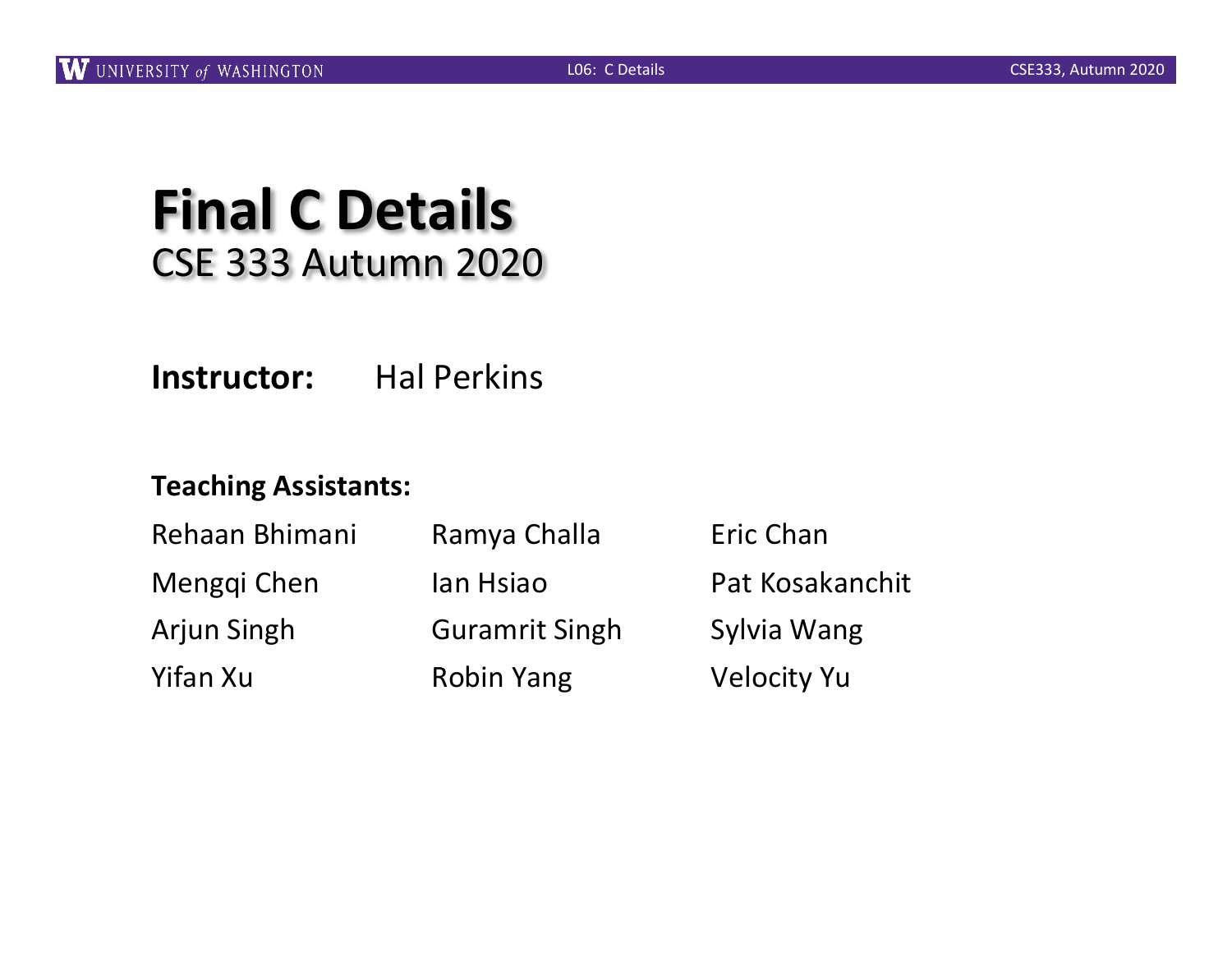# **Administrivia**

- <sup>v</sup> Today: C wrapup, File I/O (start of next set of slides)
	- Today's lecture includes details about header guards and static function linkage. The sample solution to ex5 uses those, but we do not expect to see that in submitted work since we didn't get to it before today.
- $\triangleq$  New exercise 6 posted today, due Wednesday morning
- $\cdot$  ExO grades were returned a couple of days ago and showed us some glitches in the autograder. Those are cleaned up and we should get caught up this week.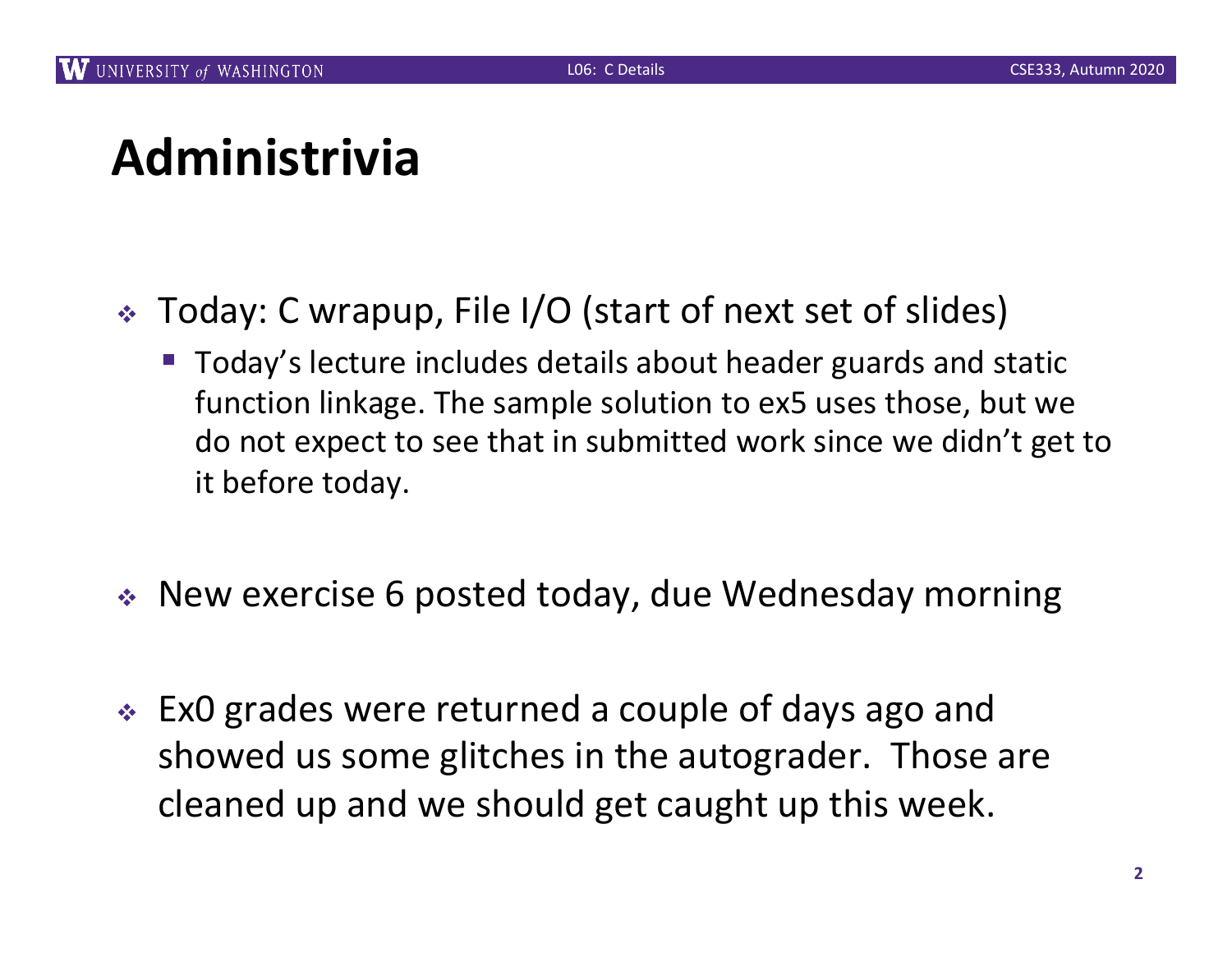# **Administrivia**

- $\div$  Homework 1 due on Thursday some hints...
	- Advice: be *sure* to read headers carefully while implementing
	- Advice: use git add/commit/push often to save your work
	- Watch that HashTable.c doesn't violate the modularity of LinkedList.h (i.e., don't mess with private implementation stuff)
	- Watch for pointers to local (stack) variables (0x7fff... addresses)
	- Keep track of types of things  $-$  draw memory diagrams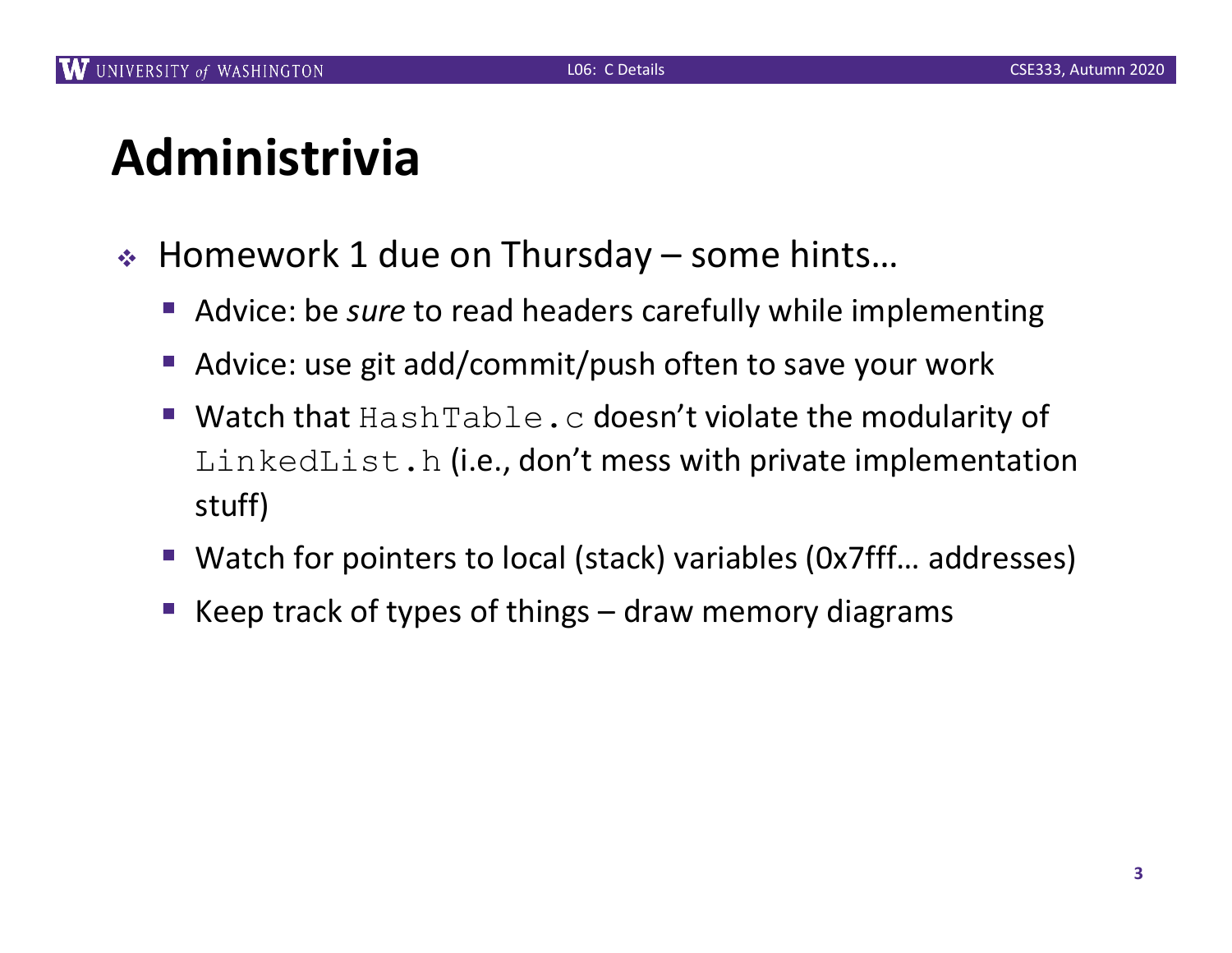# **Administrivia**

- $\bullet$  More hw1 hints...
	- Use a debugger (*e.g.* gdb) if you're getting segfaults fix reality!
	- Write and run little tests to track down problems (don't kill lots of time debugging large test\_suite code)
	- **gdb hint: What if**  $Verify333$  fails? How can you debug it? Answer: look at the Verify333 macro (#define), figure out what function it calls on failure, and put a breakpoint there
	- Advice: leave "step #" markers to help graders navigate
	- Late days: don't tag  $hwl-final$  until you are really ready
	- Extra Credit: if you add unit tests, put them in a new file and adjust the Makefile and be sure to tag the extra credit part with hw1-extra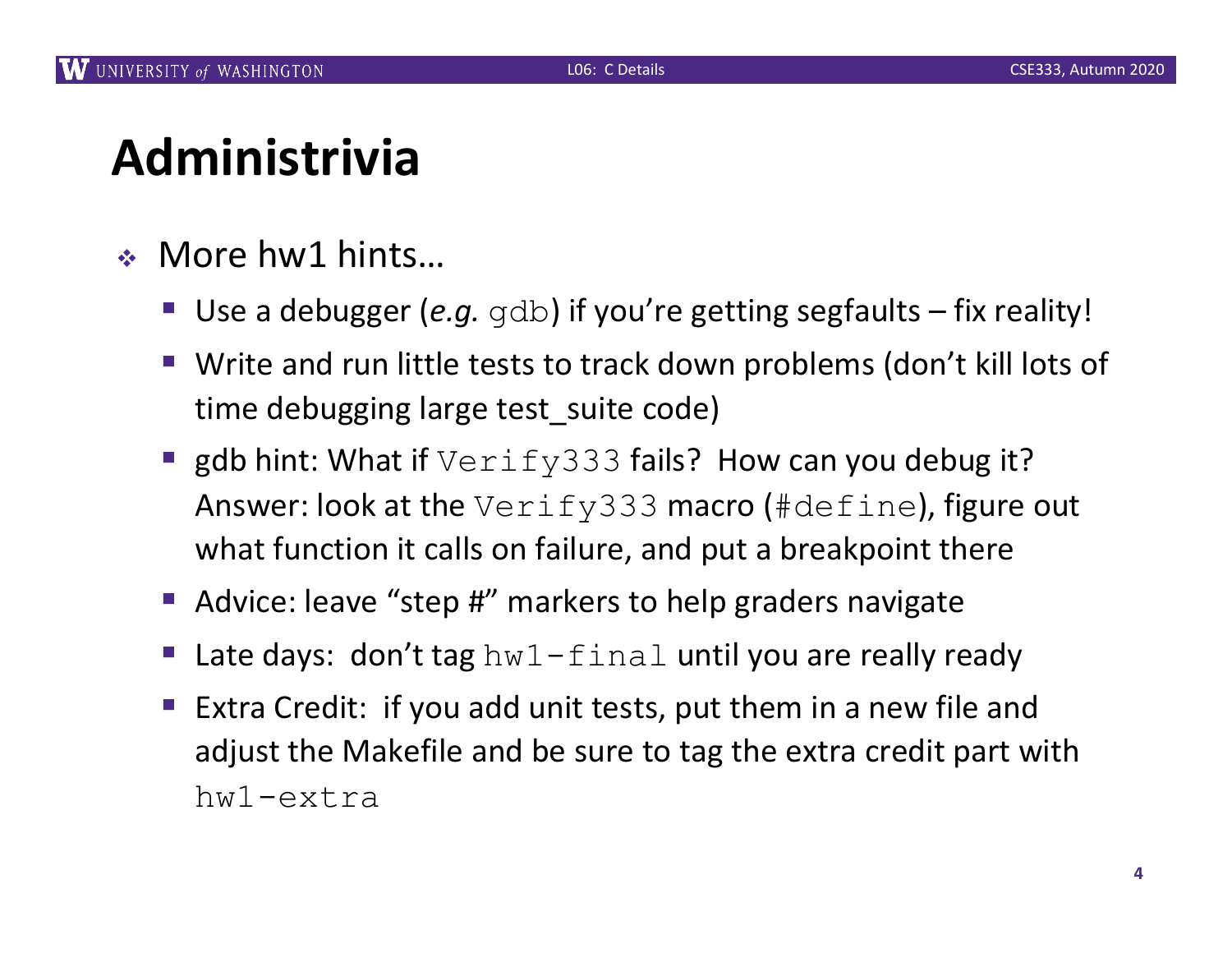# **Lecture Outline**

- <sup>v</sup> **Header Guards and Preprocessor Tricks**
- <sup>v</sup> Visibility of Symbols
	- extern, static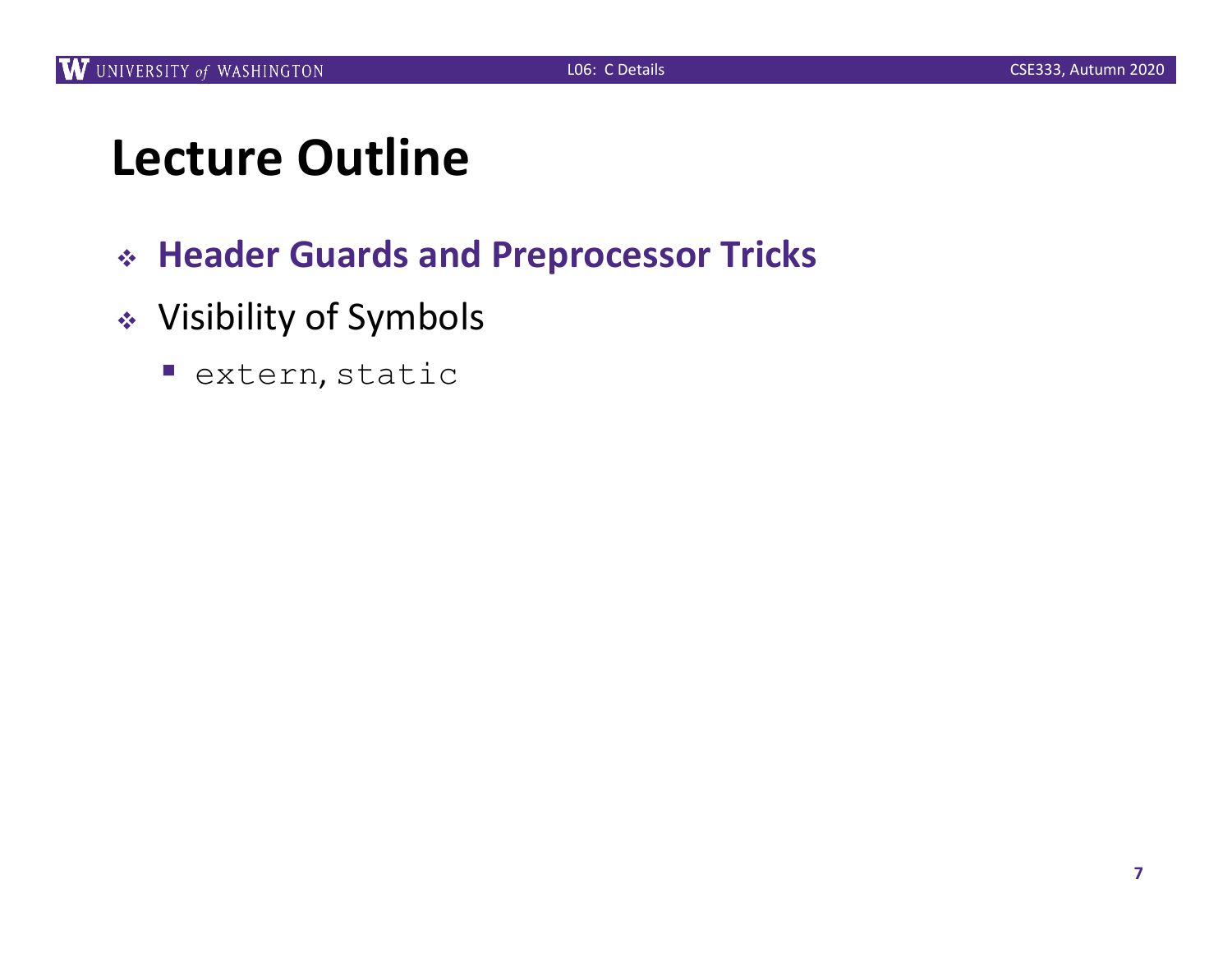# **An #include Problem**

 $\cdot$  What happens when we compile  $f \circ \circ \cdot c$ ?

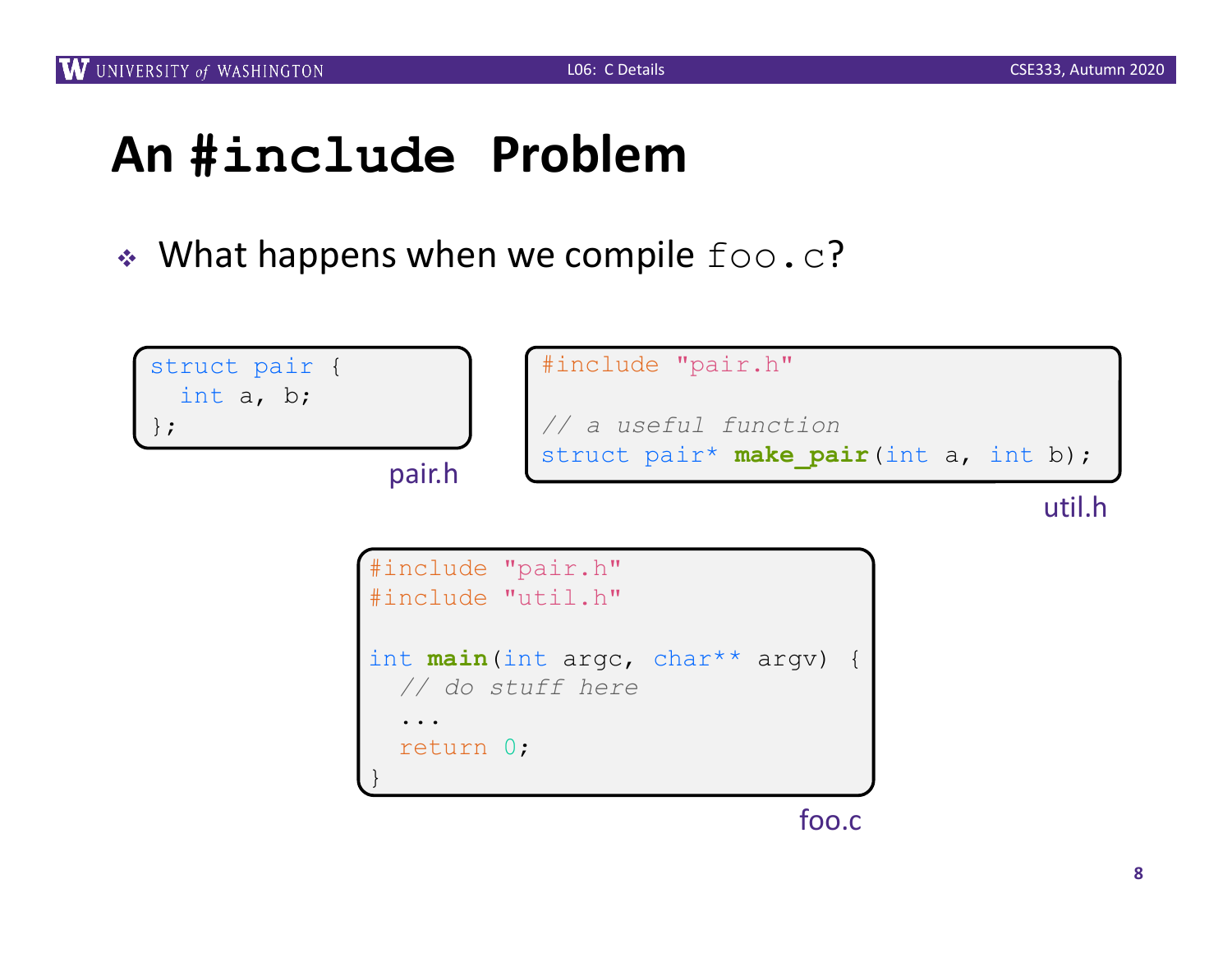## **An #include Problem**

 $\bullet$  What happens when we compile  $f \circ \circ \circ$ .



- $\div$  foo.c includes  $pair.h$  twice!
	- Second time is indirectly via  $util.h$
	- Struct definition shows up twice
		- Can see using cpp

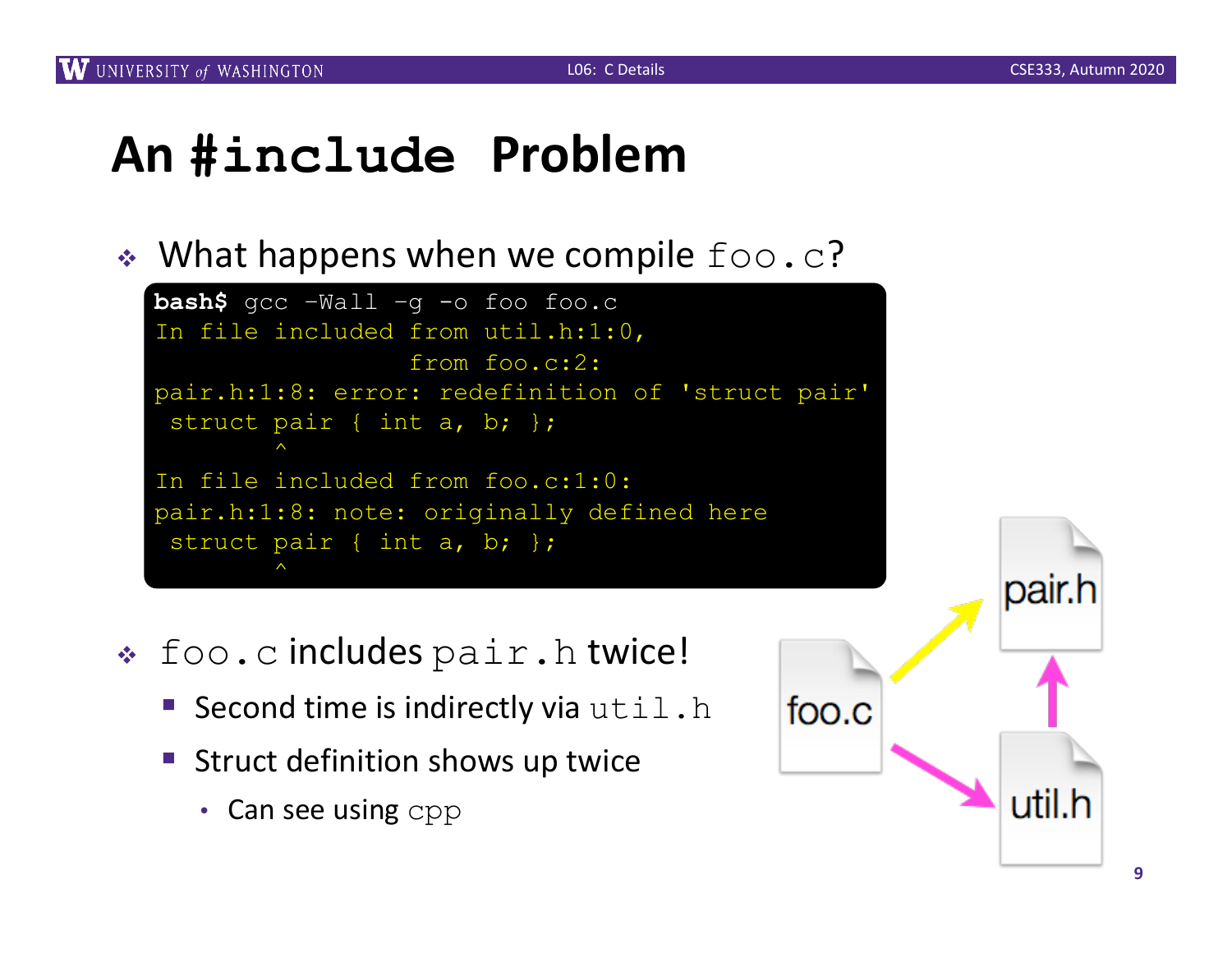# **Header Guards**

- ◆ A standard C Preprocessor trick to deal with this
	- Uses macro definition ( $\#$ define) in combination with conditional compilation  $(\#\texttt{i}$  fndef and  $\#\texttt{endif}$ )

| #ifndef<br>#define                   | PAIR H<br>PAIR H |
|--------------------------------------|------------------|
| struct pair {<br>int a, b;<br>$\}$ ; |                  |
| #endif                               | // PAIR H        |
|                                      |                  |

|         | #ifndef _UTIL_H<br>#define UTIL H                             |
|---------|---------------------------------------------------------------|
|         | #include "pair.h"                                             |
|         | // a useful function<br>struct pair* make pair(int a, int b); |
| $R$ $H$ | #endif // UTIL H                                              |
| pair.h  |                                                               |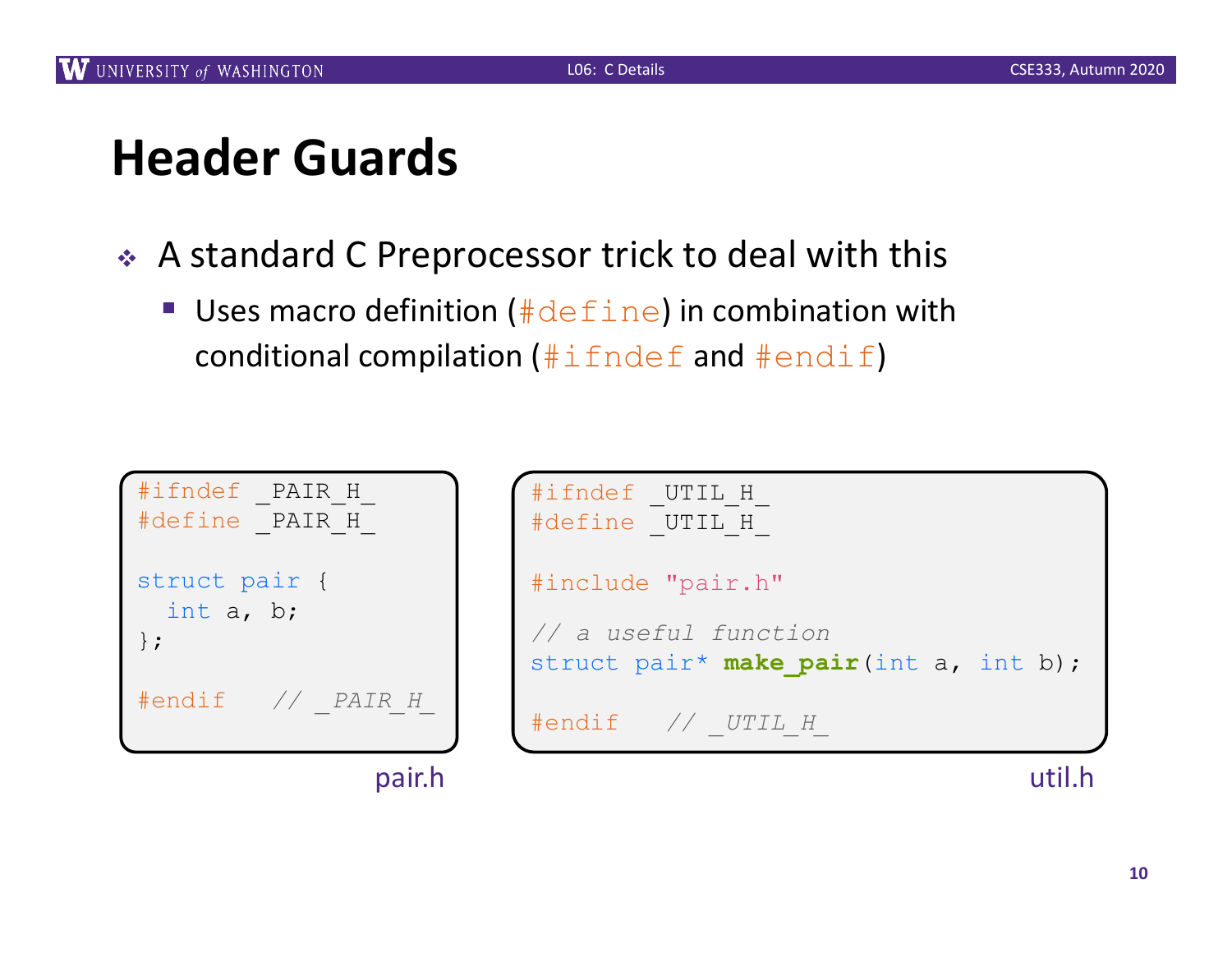# **Other Preprocessor Tricks**

◆ A way to deal with "magic constants"

```
int globalbuffer[1000];
void circalc(float rad,
             float* circumf,
             float* area) {
  *circumf = rad * 2.0 * 3.1415;
  *area = rad * 3.1415 * 3.1415;
}
```
Bad code (littered with magic constants)

```
#define BUFSIZE 1000
#define PI 3.14159265359
int globalbuffer[BUFSIZE];
void circalc(float rad,
             float* circumf,
             float* area) {
  *circumf = rad * 2.0 * PI;
  *area = rad * PI * PI;
}
```
Better code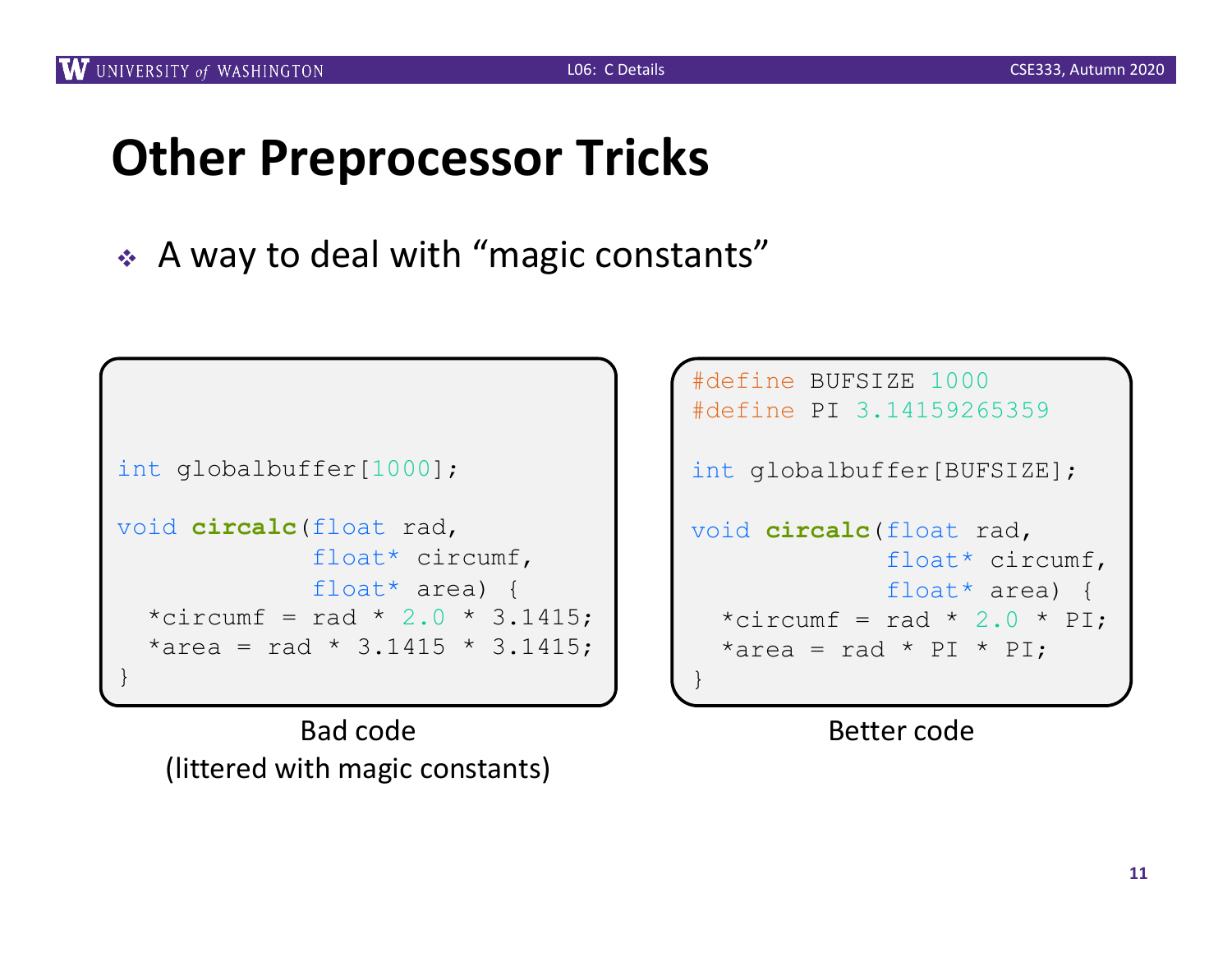### **Macros**

 $\div$  You can pass arguments to macros



- ◆ Beware of operator precedence issues!
	- Use parentheses

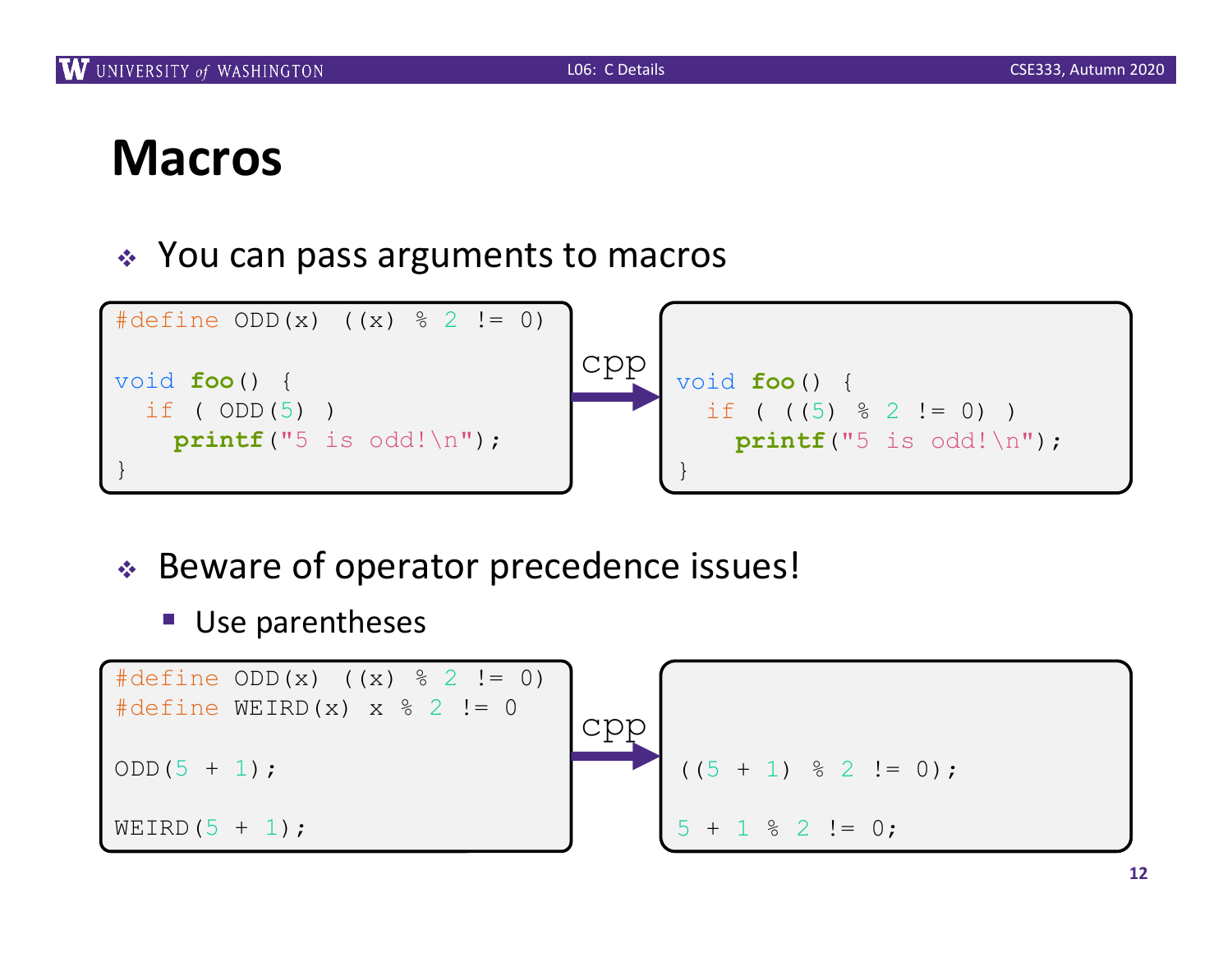# **Conditional Compilation**

- ◆ You can change what gets compiled
	- In this example, #define TRACE before #ifdef to include debug printfs in compiled code

```
#ifdef TRACE
#define ENTER(f) printf("Entering %s\n", f);
#define EXIT(f) printf("Exiting %s\n", f);
#else
#define ENTER(f) 
#define EXIT(f)
#endif
// print n
void pr(int n) {
 ENTER("pr");
 printf("\n = %d\n", n);
  EXIT("pr");
}
```
ifdef.c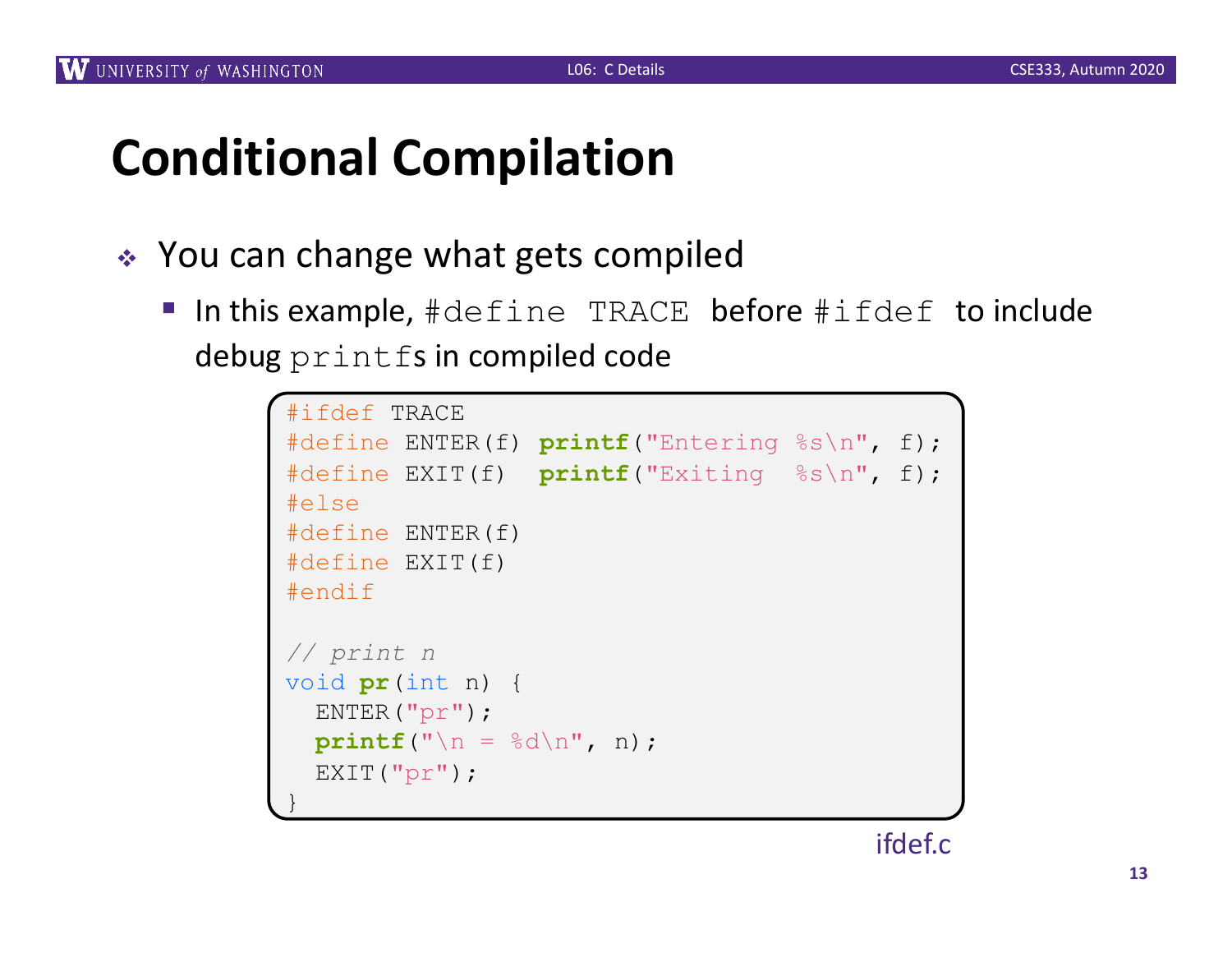# **Defining Symbols**

 $\triangle$  Besides  $\#\text{defines}$  in the code, preprocessor values can be given as part of the gcc command:

**bash\$** gcc -Wall -g -DTRACE -o ifdef ifdef.c

- $\bullet$  assert can be controlled the same way defining NDEBUG causes assert to expand to "empty"
	- $\blacksquare$  It's a macro see assert.h

**bash\$** gcc -Wall -g -DNDEBUG -o faster useassert.c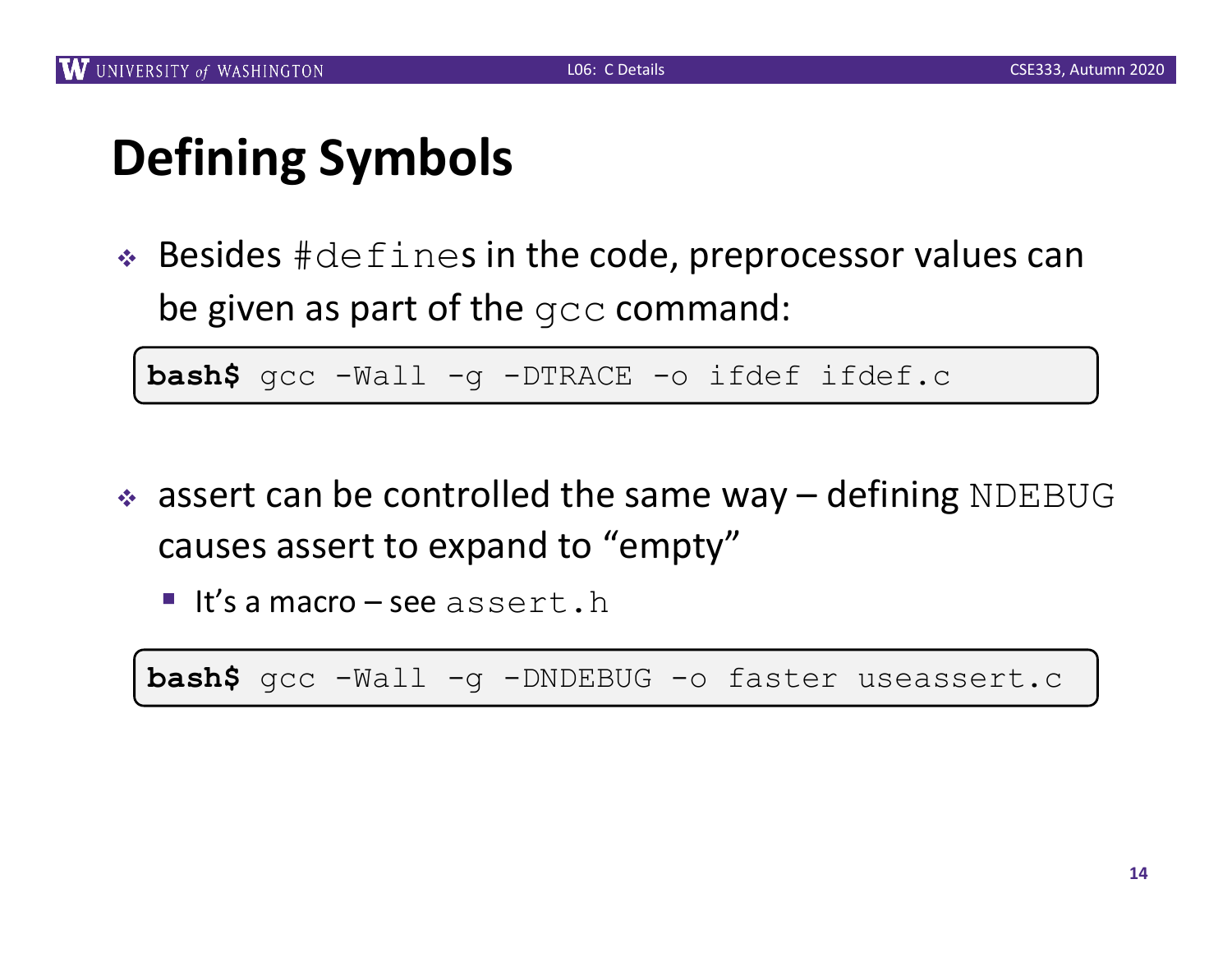# **Lecture Outline**

- <sup>v</sup> Header Guards and Preprocessor Tricks
- <sup>v</sup> **Visibility of Symbols**
	- § **extern, static**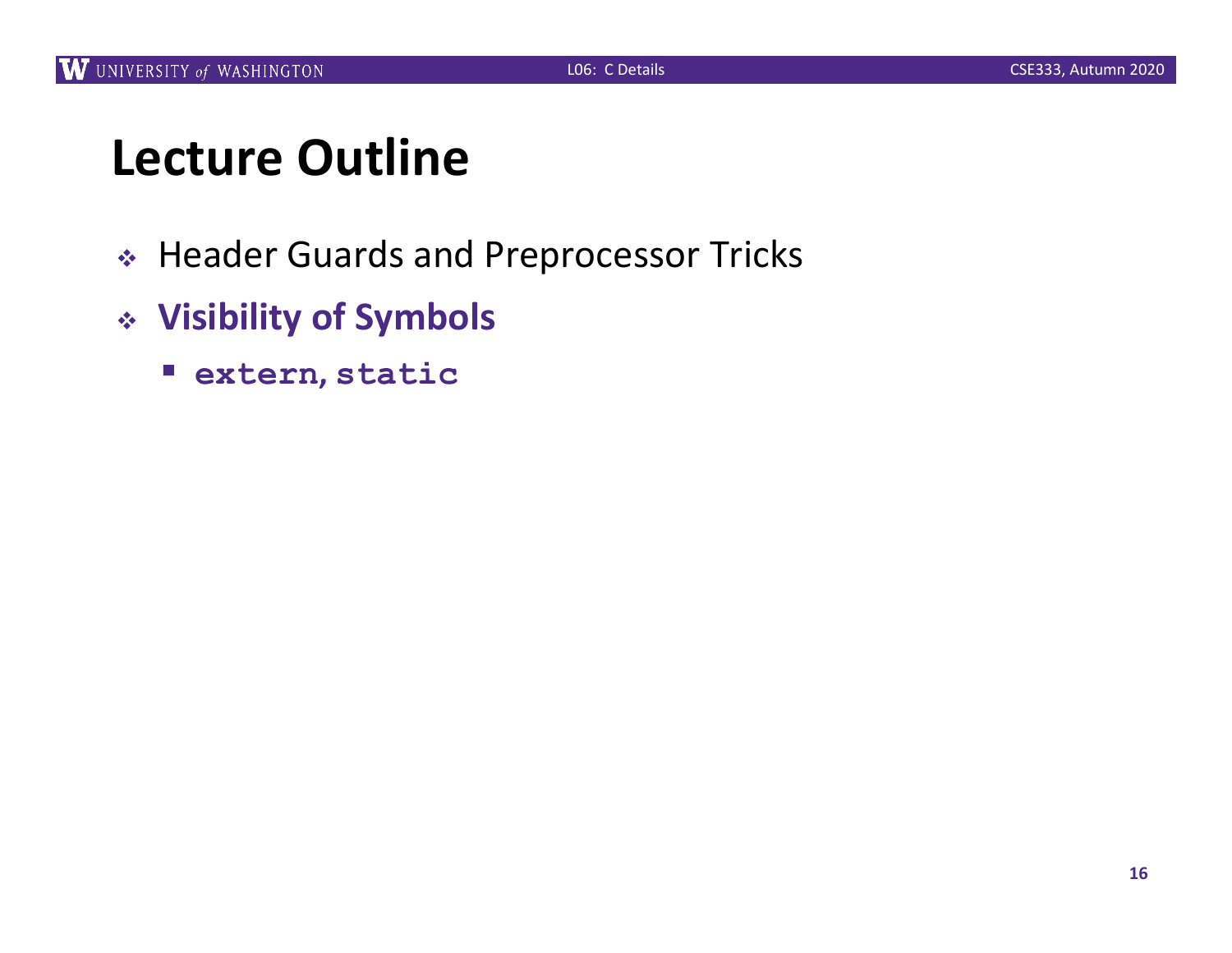## **Namespace Problem**

- <sup>v</sup> If we define a global variable named "counter" in one C file, is it visible in a different C file in the same program?
	- Yes, if you use *external linkage* 
		- The name "counter" refers to the same variable in both files
		- The variable is *defined* in one file and *declared* in the other(s)
		- When the program is linked, the symbol resolves to one location
	- § No, if you use *internal linkage*
		- The name "counter" refers to a different variable in each file
		- The variable must be *defined* in each file
		- When the program is linked, the symbols resolve to two locations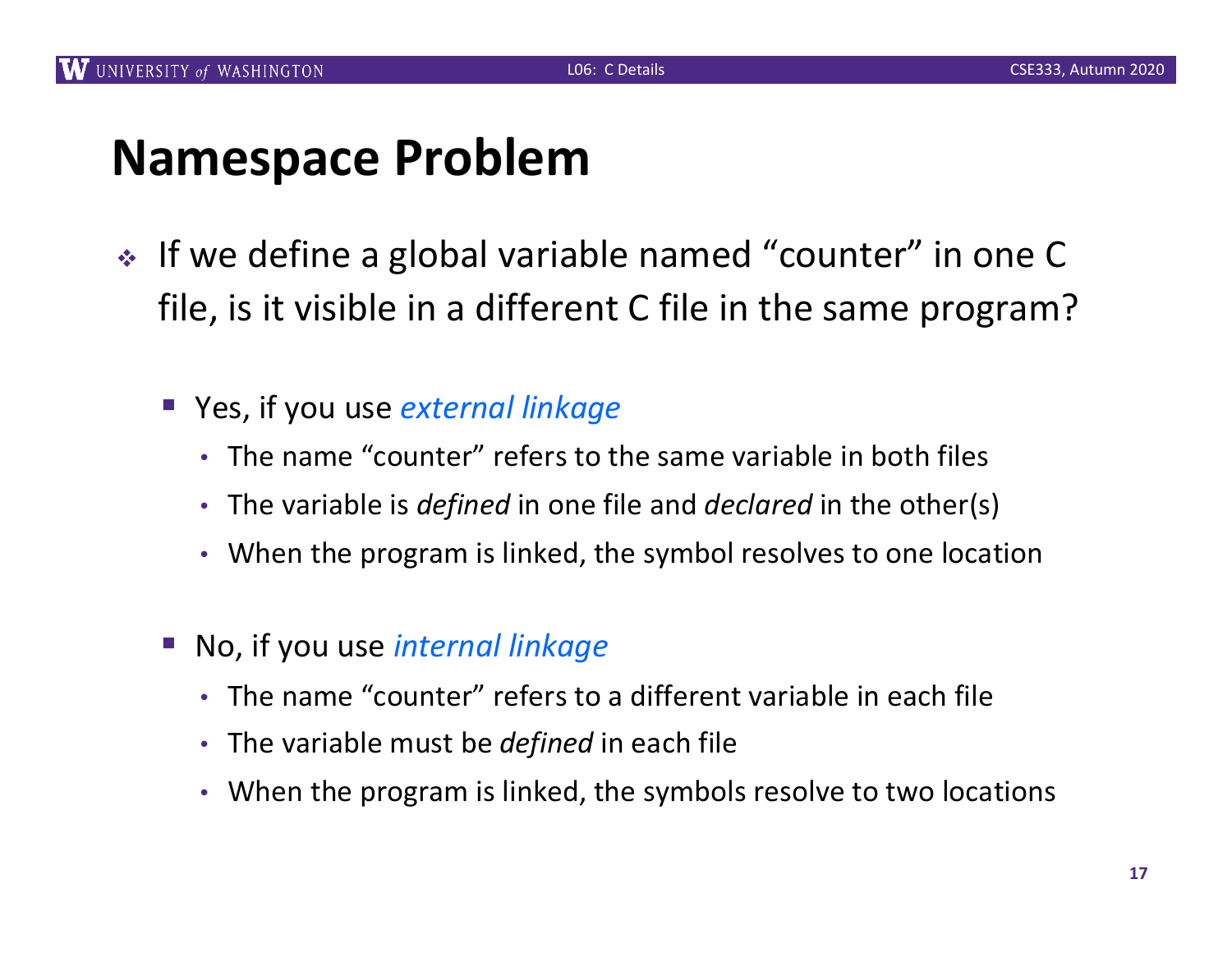# **External Linkage**

### <sup>v</sup> extern makes a *declaration* of something externallyvisible

#### #include <stdio.h>

}

```
// A global variable, defined and
// initialized here in foo.c.
// It has external linkage by
// default.
int counter = 1;
int main(int argc, char** argv) {
 printf("%d\n", counter);
```

```
bar();
printf("%d\n", counter);
return 0;
```
#### #include <stdio.h> *// "counter" is defined and // initialized in foo.c. // Here, we declare it, and // specify external linkage // by using the extern specifier.* **extern** int counter;

```
void bar() {
  counter++;
  printf("b): counter = <math>\frac{1}{6}d\pi</math>,counter);
```
foo.c

}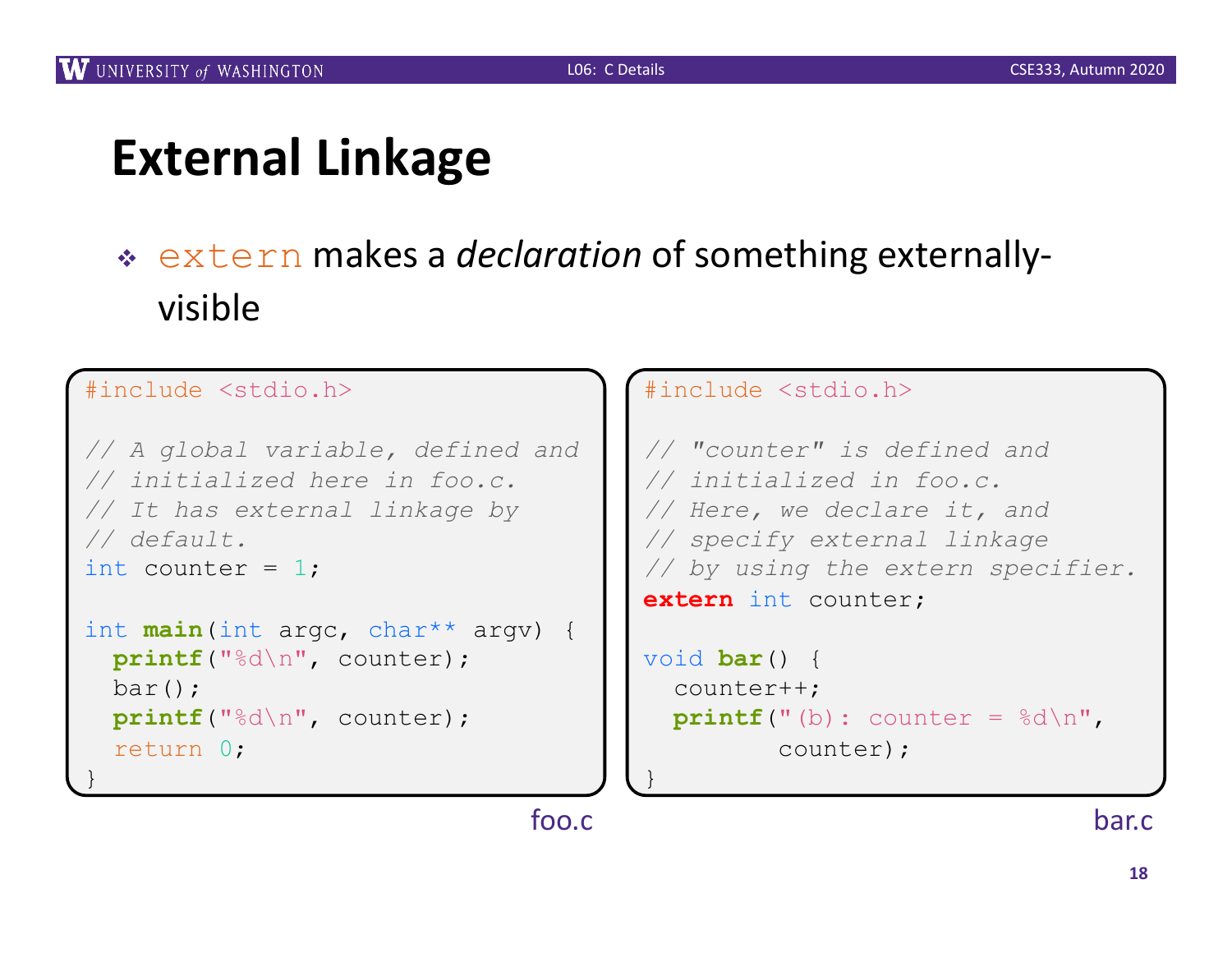# **Internal Linkage**

 $\cdot$  static (in the global context) restricts a definition to visibility within that file

#### #include <stdio.h>

}

```
// A global variable, defined and
// initialized here in foo.c.
// We force internal linkage by
// using the static specifier.
static int counter = 1;
```

```
int main(int argc, char** argv) {
 printf("%d\n", counter);
 bar();
 printf("%d\n", counter);
  return 0;
```
#### #include <stdio.h>

```
// A global variable, defined and
// initialized here in bar.c.
// We force internal linkage by
// using the static specifier.
static int counter = 100;
```

```
void bar() {
  counter++;
  printf("b): counter = <math>\frac{8d}{n}</math>,counter);
```
foo.c

}

bar.c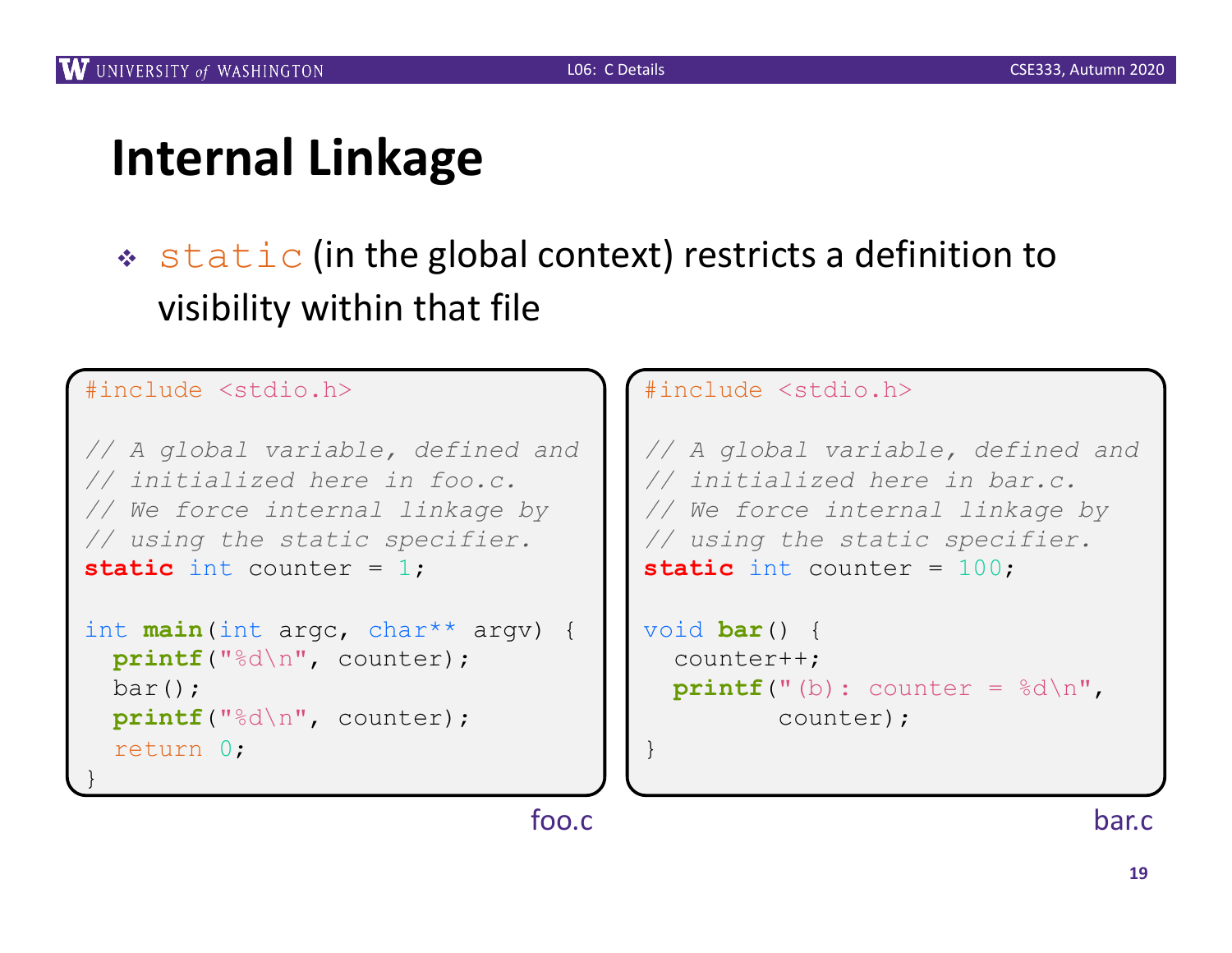**20**

### **Function Visibility**

```
// By using the static specifier, we are indicating
// that foo() should have internal linkage. Other
// .c files cannot see or invoke foo().
static int foo(int x) {
 return x*3 + 1;
}
// Bar is "extern" by default. Thus, other .c files
// could declare our bar() and invoke it.
int bar(int x) {
 return 2*foo(x);
```

```
#include <stdio.h>
```

```
extern int bar(int x); // "extern" is default, usually omit
```

```
int main(int argc, char** argv) {
 printf("%d\n", bar(5));
  return 0;
```
main.c

bar.c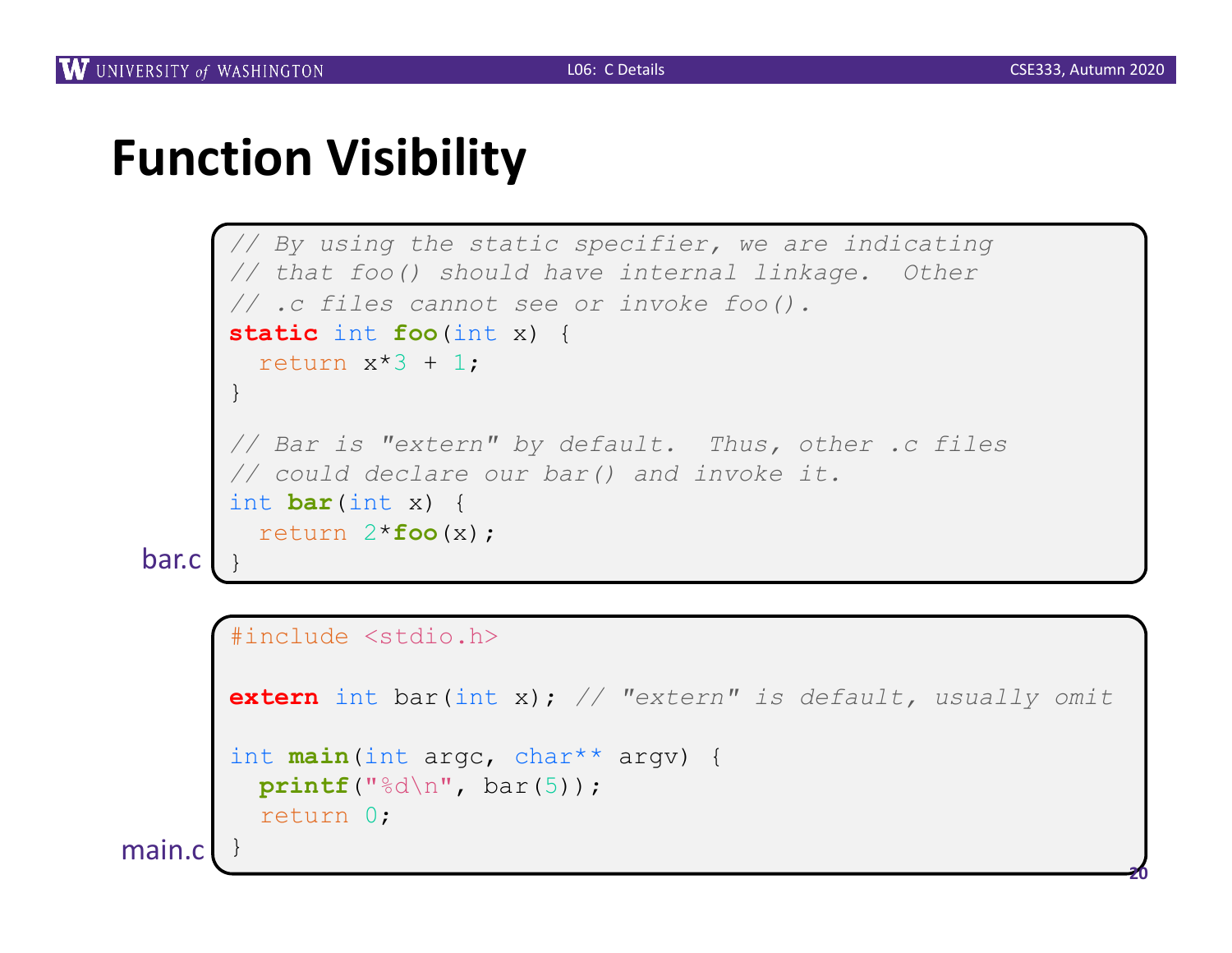# **Linkage Issues**

- $\cdot$  Every global (variables and functions) is  $ext{error}$  by default
	- **Unless you add the static specifier, if some other module uses** the same name, you'll end up with a collision!
		- Best case: compiler (or linker) error
		- Worst case: stomp all over each other
- $\cdot$  It's good practice to:
	- Use static to "defend" your globals
		- Hide your private stuff!
	- § Place external declarations in a module's header file
		- Header is the public specification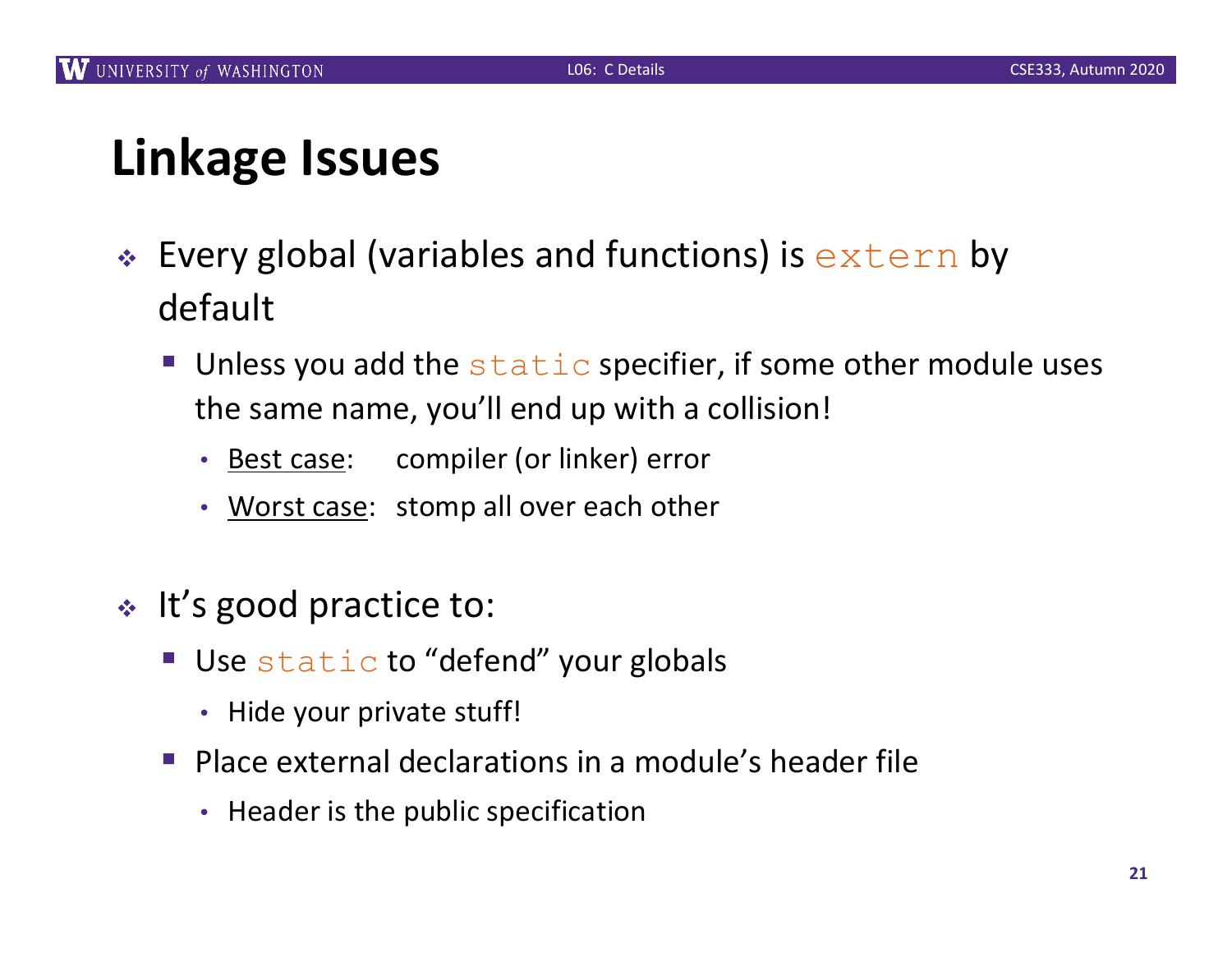# **Additional C Topics**

- <sup>v</sup> Teach yourself!
	- **man pages** are your friend!
	- String library functions in the C standard library
		- #include <string.h>
			- strlen(), strcpy(), strdup(), strcat(), strcmp(), strchr(), strstr(), …
		- #include <stdlib.h> or #include <stdio.h>
			- atoi(), atof(), sprint(), sscanf()
	- How to declare, define, and use a function that accepts a variablenumber of arguments (varargs)
	- unions and what they are good for
	- enums and what they are good for
	- § Pre- and post-increment/decrement
	- Harder: the meaning of the "volatile" storage class  $\frac{23}{23}$